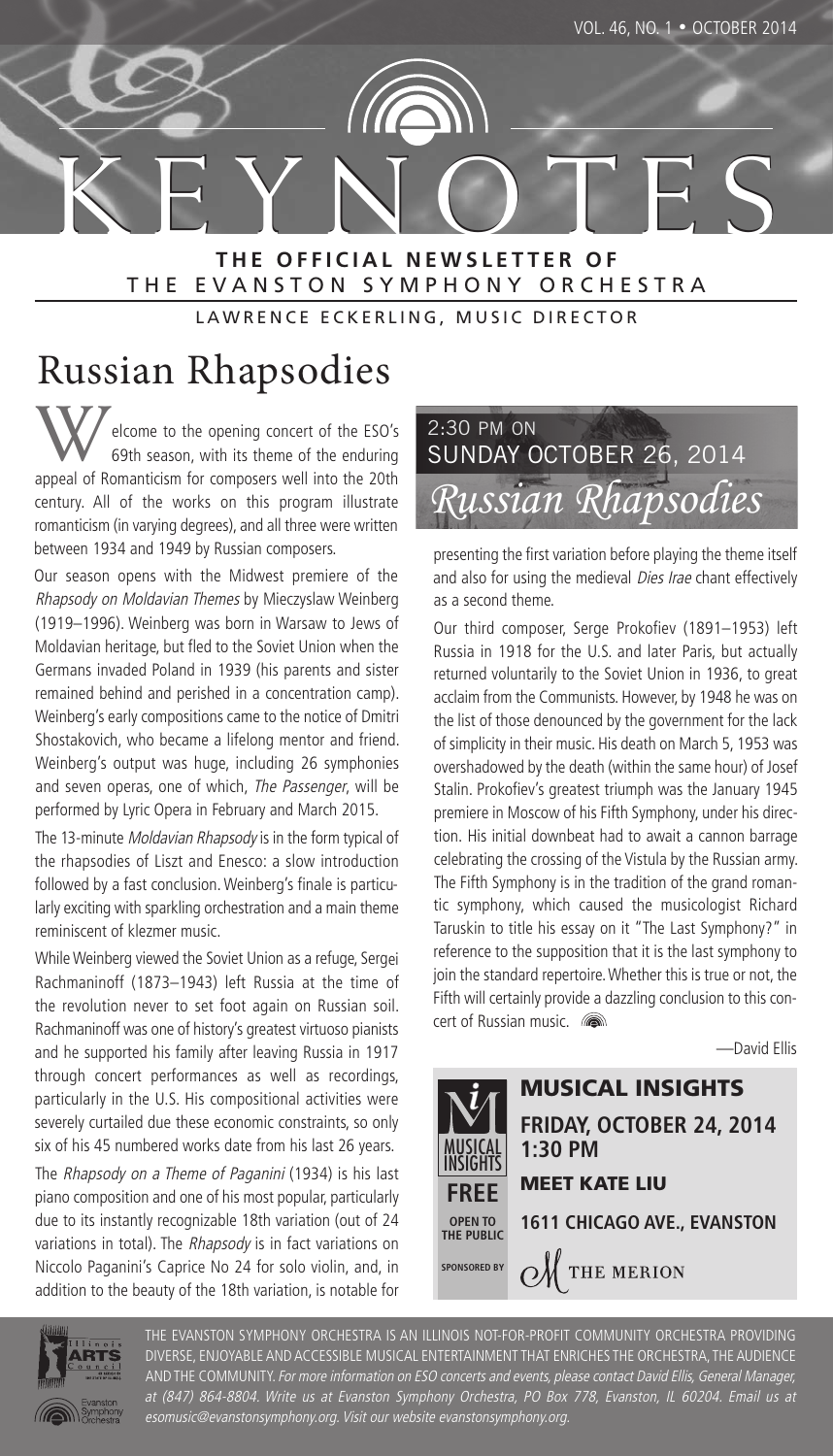# **BEHIND THE SCENES**



I trust that you have heard by now that Julie Fischer is the new concertmaster of the Evanston Symphony Orchestra. I know you all join me in welcoming her.

So what does a concertmaster actually do? Audiences regularly see the concertmaster ceremoni-

ously walk out at the start of each concert to their applause. The concertmaster then cues the principal oboist to play the note "A" so that the orchestra may tune. More importantly, because almost all orchestral music includes solos for various instruments, it's the concertmaster who plays the solos written for the violin.

But there is SO much more! A large orchestra, such as the ESO, can have 100 members or more. Approximately 70– 75% of those musicians are string players. String instruments have limitless possibilities of sound, and these possibilities are one of the main reasons why the sound of the orchestra is so magical. Whether the bow is going up or down changes the sound. The amount of vibrato (for expression) that the string player uses in the left hand at any given time also contributes to the palate of possibilities. I've always believed that the most important role of the conductor is that of a "concept unifier." That means getting all 100 musicians to play with the same musical concept for each work. And the role of the concertmaster is that of a "strings unifier," so that the sound of all of the string players, with their limitless possibilities, is matching the conductor's concept of every work. This means making the proper decisions about up or down with the bow. It means deciding which part of the bow to use at any given time, and how much vibrato is being used. The concertmaster works with the other principal strings so that they can help spread that same concept through their own sections.

The concertmaster, therefore, has a huge impact on the sound of the string section, and in turn, the sound of the orchestra.

Incidentally, the word "concertmaster" is derived from the German word "konzertmeister." The part of that word "meister" translates to "master" as in the master of one's trade, or "teacher." So a concertmaster is a "master of the violin" in an orchestra. And that's why we call a female who has attained that position "concertmaster" instead of the incorrect usage "concertmistress." (

> —Lawrence Eckerling Music Director, Evanston Symphony Orchestra

## **Barbara K. McCarthy: A Life in Music**

With her signature bouffant hairstyle and bright smile, Barbara K. McCarthy was one of the driving forces behind the Evanston Symphony Orchestra for well over 50 years. When Barbara died on May 23, just two days after her 97th birthday, we lost a great friend and supporter.

Barbara, who was born and raised in Quincy, IL, excelled in school and in music from an early age. After high school, she enrolled at MacMurray College, where her piano performance earned her a public personal thanks from visiting aviator Amelia Earhart. After two years at MacMurray, Barbara transferred to Northwestern and threw herself into the music life of the university with a passion. She appeared in several of the celebrated Waa-Mu shows and, in 1938, performed Gershwin's Rhapsody in Blue at College Night at Chicago's famous Edgewater Beach Hotel; she also performed at the Illinois Governor's Mansion. She earned both her B.A. and M.A. from Northwestern.

Barbara met Dan McCarthy at a 1945 New Year's Eve party; they were married six months later. While Dan helped run the family fine foods business and began what would become a successful real estate career, Barbara stayed home with their son, Todd, and daughter, Kerry, and enthusiastically pursued her musical interests. In addition to playing with the ESO, Barbara was active for many years as president and an officer of the Evanston Music Club and as a member of the Winnetka Music Club.

Barbara's name first appears on the ESO roster on May 20, 1947, the date the Evanston Civic Orchestra, the ESO's founding organization, performed the fourth concert of its first season. She was a mainstay of the ESO's cello section for more than four decades and could beam with justifiable pride during two concerts in which her daughter Kerry was the soprano soloist and yet another concert in which Kerry's husband, renowned operatic and concert baritone Richard Stilwell, narrated Ravel's Mother Goose Suite and Britten's The Young Person's Guide to the Orchestra.

Barbara's involvement with the ESO was not confined to the cello section. She was president of the ESO Women's Auxiliary 1976–1978, and served on the ESO Board of Directors 1977–1987, six of those years as president. She and Dan, who died in 2011, hosted numerous fund-raising events, which helped ensure the ESO's financial stability.

Barbara closed her cello case in the orchestra for the last time in 1983, but continued active participation on the ESO board for another ten years. In 2011 she was honored for her lifetime of service to the ESO. After stepping down from the cello section, Barbara was an avid audience member at our concerts until last fall, when her declining health kept her home. Before her death in May, she made a generous gift to the orchestra, for which we are extremely grateful.

It is with much love, affection and gratitude that we dedicate our October 26th concert to the memory of Barbara K. McCarthy and her life in music.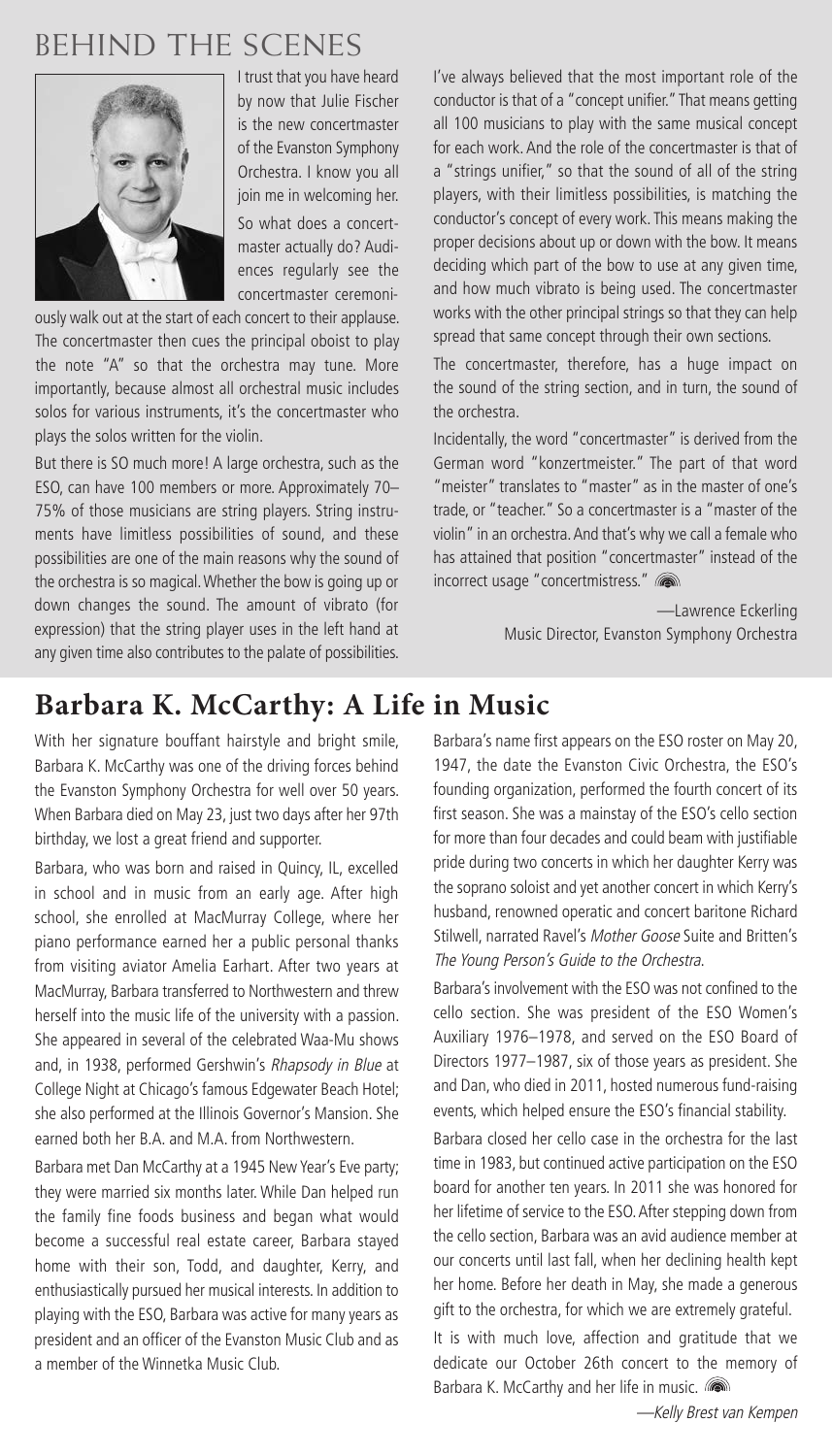### **Meet Kate Liu**



When Kate Liu was 8, her father, mother, older sister and she got on a plane in their native Singapore and headed east. When they got off the plane, Kate's thirteen long hours of air-sickness and other unpleasant

things were forgotten: she was in Chicago and it was snowing! Quite an exciting sight for a little girl who was used to Singapore's tropical rainforest climate!

Kate's father, a computer scientist, had accepted a job with the University of Illinois at Chicago and, after living in River Forest for a while, the family eventually settled in Winnetka. Kate's sister, who is four years older than she, had started studying piano at 4 and, from the time she was a baby, Kate listened to her sister practice. "I was fascinated by the sound," she said, "and really looked up to my big sister." So, when Kate herself turned 4, she also started piano lessons and kept them up even after her idol switched to the violin.

Kate said that she was fortunate to have had the opportunity to study with the late Emilio del Rosario at the Music Institute of Chicago. "He was very good at teaching little kids about piano. He made his students ambitious; he lent us recordings and took us to concerts." (In an interesting coincidence, the late Barbara McCarthy, to whom our October 26th concert is dedicated, also studied with Emilio del Rosario, as did both of her children.) Kate noted that she had very good training at MIC and "survived" on the piano for about ten years without any intention of making the piano her career. Then, when she was 14, she spent two weeks at the International Institute for Young Musicians Summer Music Academy in Lawrence, Kansas, an experience she describes as "enlightening." For Kate, these two weeks were the first time in her life that she was with a group of people who were spending all of their time concentrating on playing the piano. "It showed me what the piano had to offer," she said. She came home thinking that perhaps she would become a concert pianist.

Since then, Kate has built up quite an impressive resume. In 2008 she played the four-hand Schubert Fantasy with renowned Chinese pianist Lang Lang in Chicago's Symphony Center, followed by solo performances in Carnegie Hall and the Kennedy Center in 2009 as part of a tour with the Music Institute of Chicago. She has performed with the Cleveland (2010), Hilton Head (2011), Rochester (2012) and Montreal (2014) Symphony Orchestras, as well as with the Skokie Valley Symphony Orchestra in 2010, and has soloed at the Bohemian Club, Temple E-Manuel, The Park, the Salmagundi Club and Subculture Arts Underground in New York and at The Phillips Collection and Church of the Annunciation in Washington, DC. She has also won quite a few major piano competitions and scholarships.

After graduating from New Trier High School in 2012, Kate entered Curtis Institute of Music in Philadelphia, where she is studying with Robert McDonald. Kate says she has fallen in love with Philadelphia, which she finds cozier and not so expansive as Chicago or New York, but still has that "city feel" to it and all a city has to offer.

In addition to classical music, Kate enjoys jazz and very much admires the ability of jazz musicians to improvise, something she thinks classical musicians should learn to do, "especially quickly and on the spot." She had one course in jazz improvisation, but would like to learn more if ever she has time. She remembers playing the piano in a jazz bar that was "underground, with funky lights, and all the people were sitting in a pit" — and Kate was playing Chopin! Like any college student, even a serious music student, Kate enjoys hanging out with her friends. She also like to read and, especially, to draw. She had at one time wanted to be an artist and now finds herself covering any blank paper with images, both realistic and cartoon.

At a mere 20 years of age, Kate was described by The Washington Post as a pianist with "a burgeoning talent and a musical poise well beyond her years." We are delighted to welcome this talented young pianist to our stage. **(a)** 

—Kelly Brest van Kempen

### **A Perfect Way to Start the Holidays for the Whole Family: Celebrate with Music and Santa on December 7 at ETHS**

The Evanston Symphony Orchestra's holiday concert again will delight audiences of all ages. Come for a magical after-

noon of festive classical music, singing, and dance December 7, 3 pm at ETHS. A special highlight will be the Midwestern premiere of the *Magnificat* for chorus and orchestra by popular local composer James Stephenson.



A VISIT FROM SANTA

The ESO will be joined by the North Shore Choral Society, Evanston Dance Ensemble with Elements Dance Company,

> and the Evanston Children's Choir. Join in with our carol sing-along and welcome a very special visitor from the North Pole.

Tickets are available on our website: www.evanstonsymphony.org. (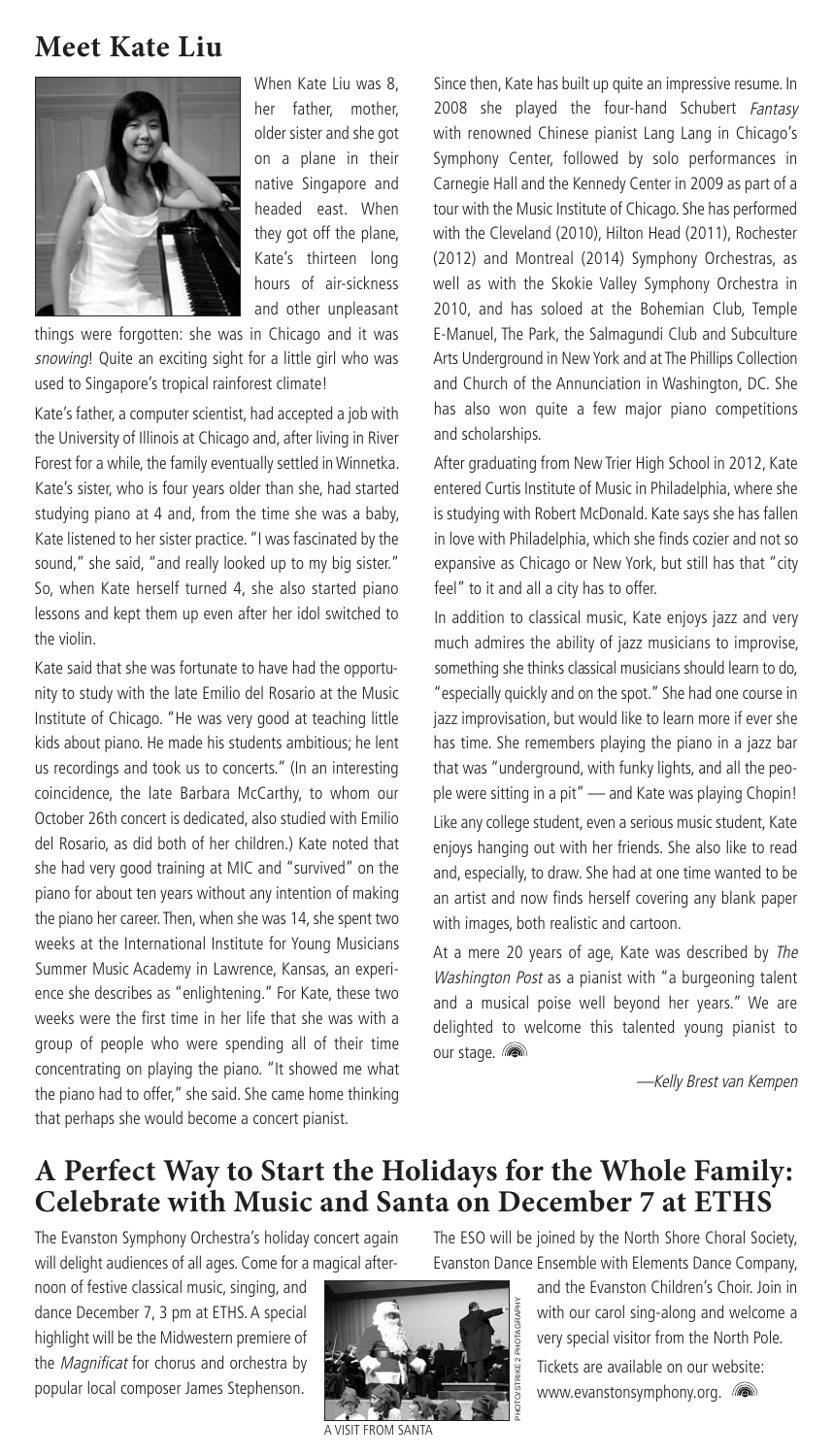

**EVANSTON SYMPHONY ORCHESTRA Lawrence Eckerling, Music Director** 2014–2015 CONCERT SERIES

# *It's not too late to subscribe!*

## *Russian Rhapsodies* October 26, 2014

**WEINBERG** *Rhapsody on Moldavian Themes* **RACHMANINOFF** *Rhapsody on a Theme of Paganini* Kate Liu, Piano

PROKOFIEV Symphony No. 5 in Bb Major



## *German Favorites* February 1, 2015

**BRAHMS** Symphony No. 3 in F Major **R. STRAUSS** *Four Last Songs* Michelle Areyzaga, Soprano



**WAGNER** Overture to *Tannhäuser*

### *American Romantics* March 15, 2015

# **COPLAND** *El Salón México*

**PÄRT** *Fratres* for Violin and Orchestra Desiree Ruhstrat, Violin

**BARBER** Violin Concerto Desiree Ruhstrat, Violin





**MOZART** Symphony No. 40 in G Minor **TCHAIKOVSKY** *Swan Lake* Symphonic Suite